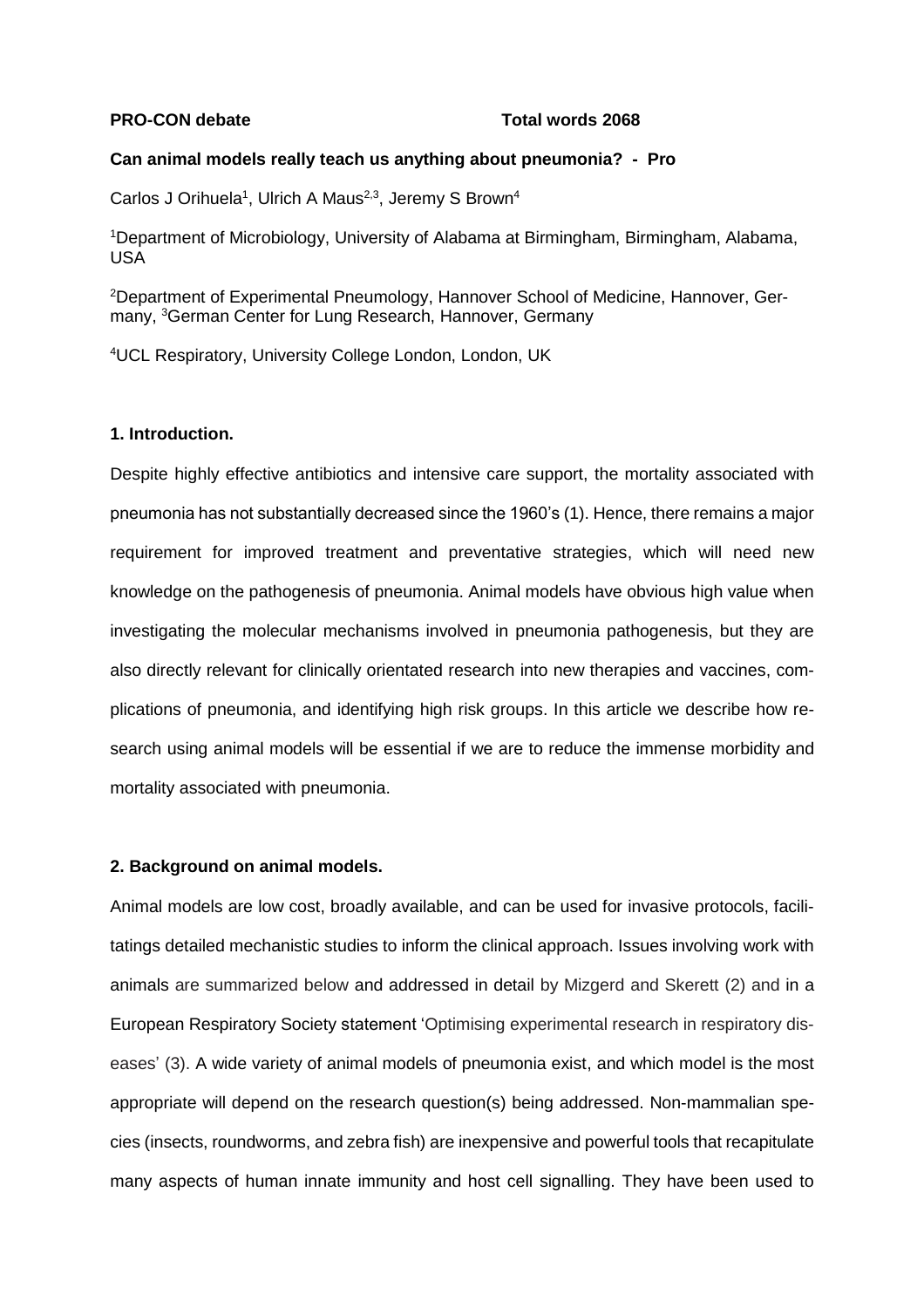identify virulence determinants (4-9), and their lack of high-order sentience makes them attractive from an ethical perspective. However, they are limited by the lack of a mammalian respiratory system or an adaptive immune response. Non-human primates are the opposite extreme, closely recapitulating human physiology, immunology, and pathology, and generally susceptible to human pathogens, but their use raises major ethical concerns. Hence, non-human primates models are generally restricted to testing the pharmacokinetics, toxicology and efficacy of vaccines or potential therapeutics (10) prior to testing in humans, or the validation of key results obtained with other animal models (11, 12). Rodent models are a compromise that accurately model most aspects of human innate and adaptive immunity, and are also susceptible to the majority of human pneumonia pathogens (13-16). There are some important anatomical differences between rodents and humans (17, 18), and animal models of pneumonia frequently require forced aspiration of high numbers of bacteria (often >10<sup>6</sup>) (19) rather than inhalation (20, 21) or aspiration from the upper airway (Figure 1A). Additionally, most investigators use healthy young adult rodents, whereas in humans, pneumonia largely affects infants, the immnunodeficient, or the elderly. Despite these issues the overlap in anatomy, physiology, immunology and cell biology means animal models still replicate many important parameters of human infection.

The major advantage of animal models is the number of ways they can be manipulated to answer very precise research questions. Infection models can be combined with genetic manipulation of the pathogen to define the specific microbial processes required for pneumonia to develop (22, 23). Comparing different strains of the same pathogen can elucidate why some strains dominate the clinical picture (24, 25), and dual infection models provide important insights into why respiratory viral infection often leads to a secondary bacterial infection (26-28). The host can be manipulated using therapeutic or genetic depletion of immune effectors (29), including tissue specific targeting to precisely define how a host factor influences disease development (30). Host and pathogen responses in infection models can be characterised using all the 'omic' techniques (including single cell sequencing and dual-species RNA seq), flow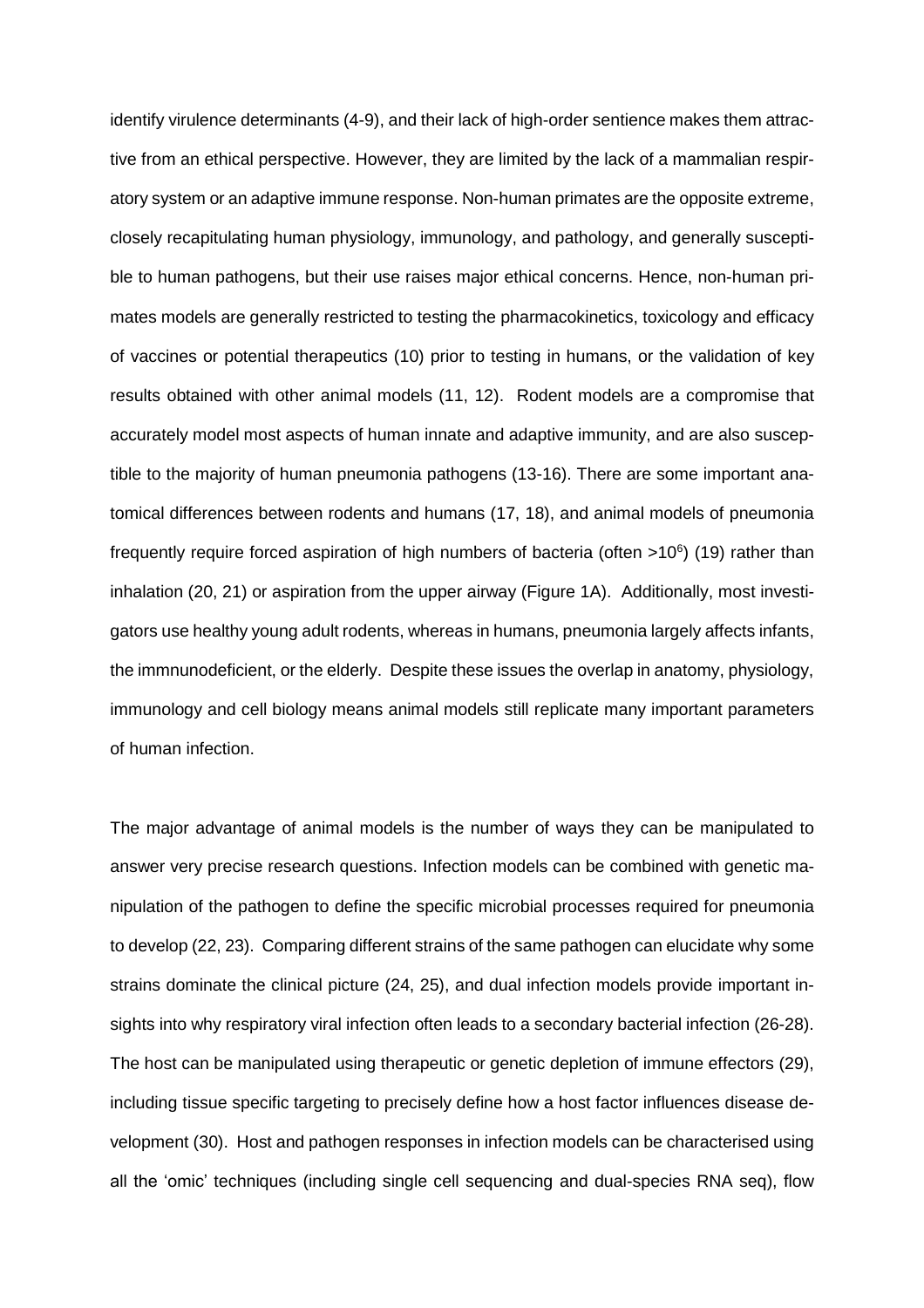cytometry, and *in vivo* imaging, collectively providing a detailed level of information that is impossible for human studies to replicate and at considerable less cost. Hence, animal models are of immense benefit for therapeutic testing of immune modulators, antibiotics, ventilation/oxygenation regimens, vaccination, or countering immunosenescence (**Figure 1B**). Thus, animal models can identify whether a new intervention is likely to succeed in a much shorter period of time, at a considerably lower cost and with a reduced risk than human studies.

**3. Alternatives to animal models.** What about the experimental alternatives to animal models such as tissue culture models, organoids, *ex vivo* human material models, and pathogen challenge of human volunteers? Can these replace animal models? The short answer is no; pneumonia develops through multiple stages of infection involving a complex interplay between lung-resident and recruited immune cells, a rapidly changing microbial population, different anatomical compartments, and requiring extensive cross-talk between cell types. This is far too complex to be adequately replaced by tissue culture systems or even an organoid model. *Ex vivo* models such as precision-cut lung slice (PCLS) or human whole lung perfusion / ventilation models (31) are limited by their expense and the small number of biological replicates possible. Human models of infection are largely restricted to investigating mucosal host / pathogen interactions during milder infections (32, 33) (34), rather than the mechanisms involved during alveolar infection.

#### **4. Research areas where animal models have made important contributions**

Specific areas where animal models have produced important data on pneumonia that could not have readily been obtained using other methodologies are discussed below (examples are listed in **Table 1** and illustrated in **Figure 2**).

*4.1 Defining who is at risk of pneumonia.* A clear understanding of who is at risk of pneumonia is required, but can only be obtained by epidemiology studies if the risk factor is common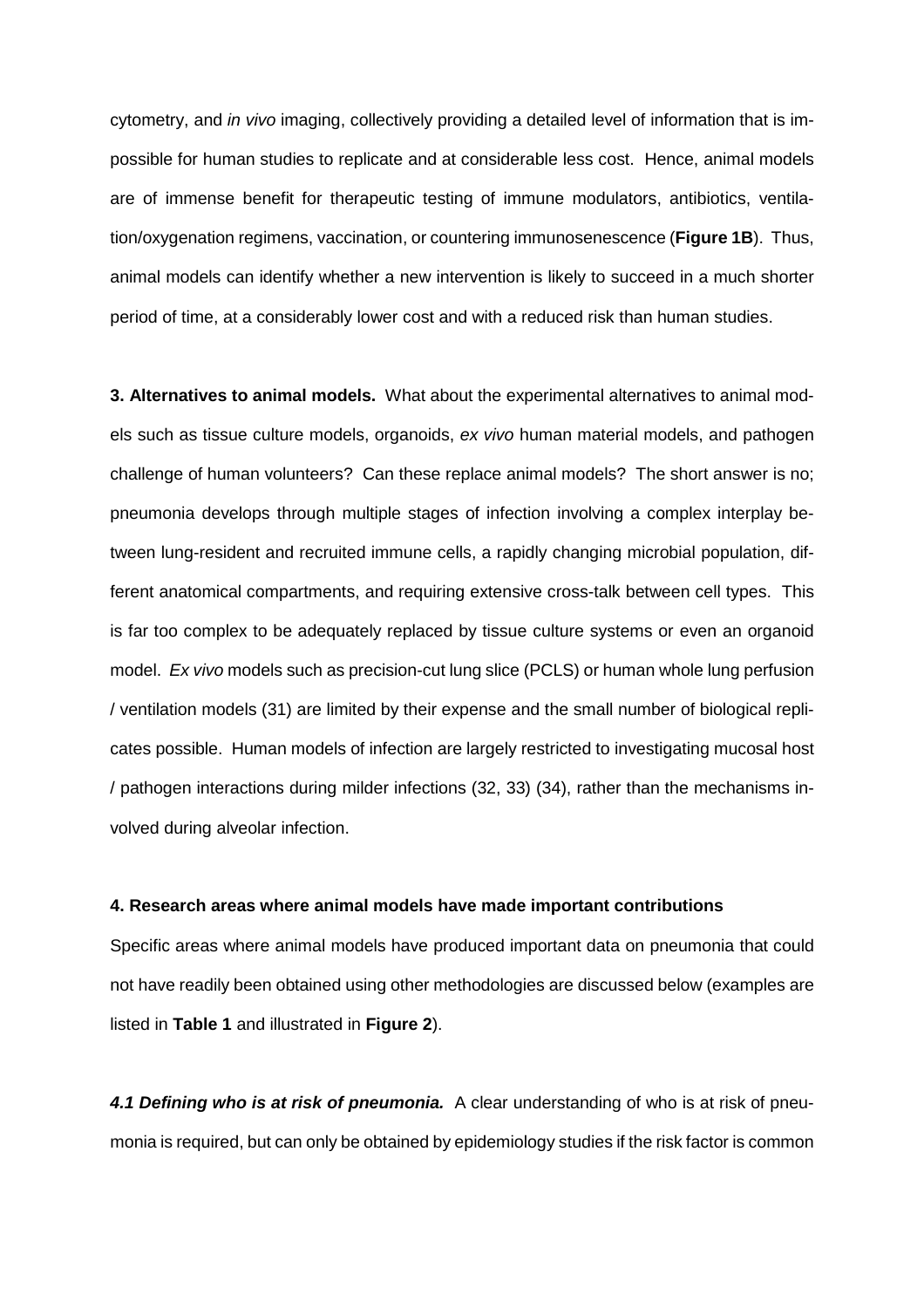(e.g. age, smoking, comorbidities) or has particularly strong effects (e.g. complement deficiencies). In contrast, animal studies can identify weaker or less common predispositions to pneumonia, and also define the underlying molecular mechanisms involved. For example, the exponential increased risk of *S. pneumoniae* pneumonia in the elderly (35, 36) has multifactorial causes which are hard to define using epidemiology alone. Animal model research has linked age-related changes in DNA integrity and the gut microbiome to increased background inflammation that impairs immunity to *S. pneumoniae* by increasing expression of epithelial ligands for bacterial adhesion, impairing monocyte function, and reducing TLR2 expression (37-39). Without animal models we would not have identified these mechanisms and the potential for modulating the gut microbiome to prevent pneumonia. Animal model data can identify mechanistic links between different subgroups susceptible to pneumonia; for example, exposure to welding fumes, cigarette smoke, air pollution, and aging all increase the risk of *S. pneumoniae* pneumonia partly through increased epithelial expression of Platelet Activating Factor receptor (PAFr) (40-42). Animal model data can also predict groups that might have increased susceptibility to particular infections that can then be looked for in clinical practice, e.g. tyrosine kinase inhibitors were shown to impair immunity to *Aspergillus fumigatus* in mice, and clinical data have confirmed this is the case in patients (43, 44).

*4.2 Defining mechanisms underlying differences in pathogen virulence potential.* As pathogen and host can both be clonal, animal model research allows investigators to exclude unselected pathogen and host variability in order to identify molecular explanations for disease phenotypes. For example, using deletion mutants site-specific roles were identified for pneumococcal virulence determinants, which helps explain why pneumococcal strains vary in their ability to cause disease at different anatomical sites (45, 46). Similarly, dual infection animal models have characterised how host and pathogen factors affect influenza-induced transmission of *S. pneumoniae* and the efficacy of vaccination in blocking this key event (47, 48).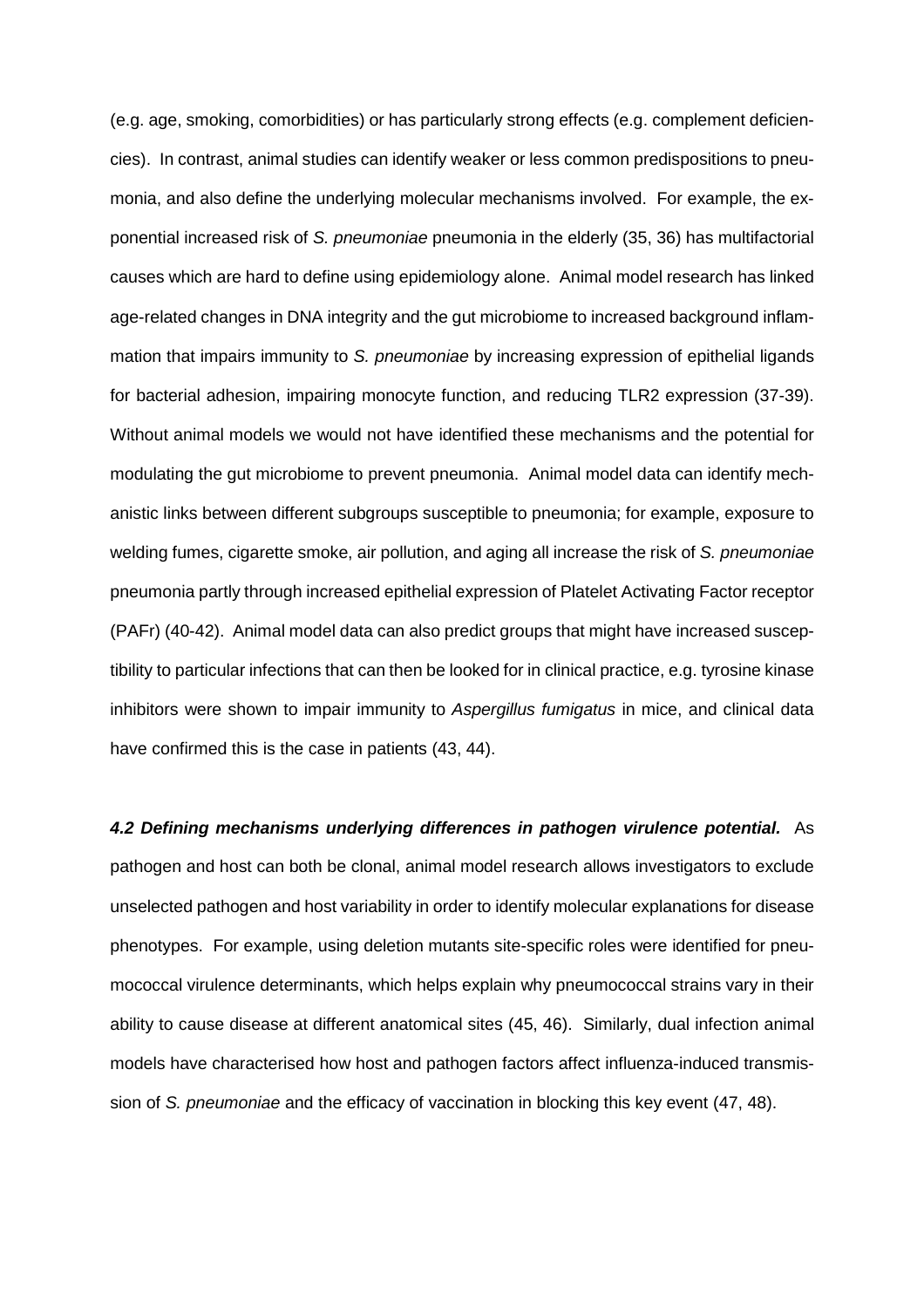*4.3 Pathogenesis of the complications of pneumonia.* The complications of pneumonia such as empyema, bacteraemia, the impact of sepsis on airway immunity, spread of infection to the heart or central nervous system, and inflammation-mediated lung damage including alveolar:capillary barrier breakdown all involve multiple cell types interacting with progressive states of bacterial invasion, and are influenced by multiple host factors including sex, age, underlying comorbidities, genetics and environmental exposures. Animal models have helped our understanding why many of these complications develop, including the identification of *S. pneumoniae* myocardial invasion in pneumonia (49), how bacteria translocates through mesothelial cells to cause empyema (50), and why *Staphylococcus aureus* induces an excessive inflammatory response to cause a destructive pneumonia (51).

*4.4 Identifying new therapeutic approaches.* The lung inflammatory response to microbial challenge are similar in animal models and humans, including the pattern of early recruited neutrophils for pathogen elimination followed by exudate macrophage recruitment to facilitate resolution of lung inflammation. Growth factors such as GM-CSF, G-CSF and M-CSF also exhibit a high degree of structural and functional similarities between rodents and humans (52, 53). This allows the roles of these common molecular traits to be characterized in animal pneumonia models to inform on adjuvant therapies for pneumonia. For example, GM-CSF regulates terminal macrophage differentiation (54, 55) and protects against pneumonia in mouse models (56, 57), whereas GM-CSF deficiency is a critical risk factor for bacterial pneumonia (58). Intrapulmonary overexpression of GM-CSF provided a high degree of protection to mice from *S. pneumoniae* pneumonia, suggesting GM-CSF could be a future adjuvant therapy. Indeed, inhaled recombinant GM-CSF (Sargramostim, Leukine®) improved oxygenation and outcome in patients with pneumonia-associated acute respiratory distress syndrome (ARDS) (59), demonstrating that preclinical animal models aid the development of adjuvant therapies against infectious lung diseases. Human pluripotent stem cells (iPSC) -derived macrophages prevent early *P. aeruginosa* respiratory tract infections in mice (60); this and other examples (61, 62) may help develop antibiotic-independent cellular immunotherapies for use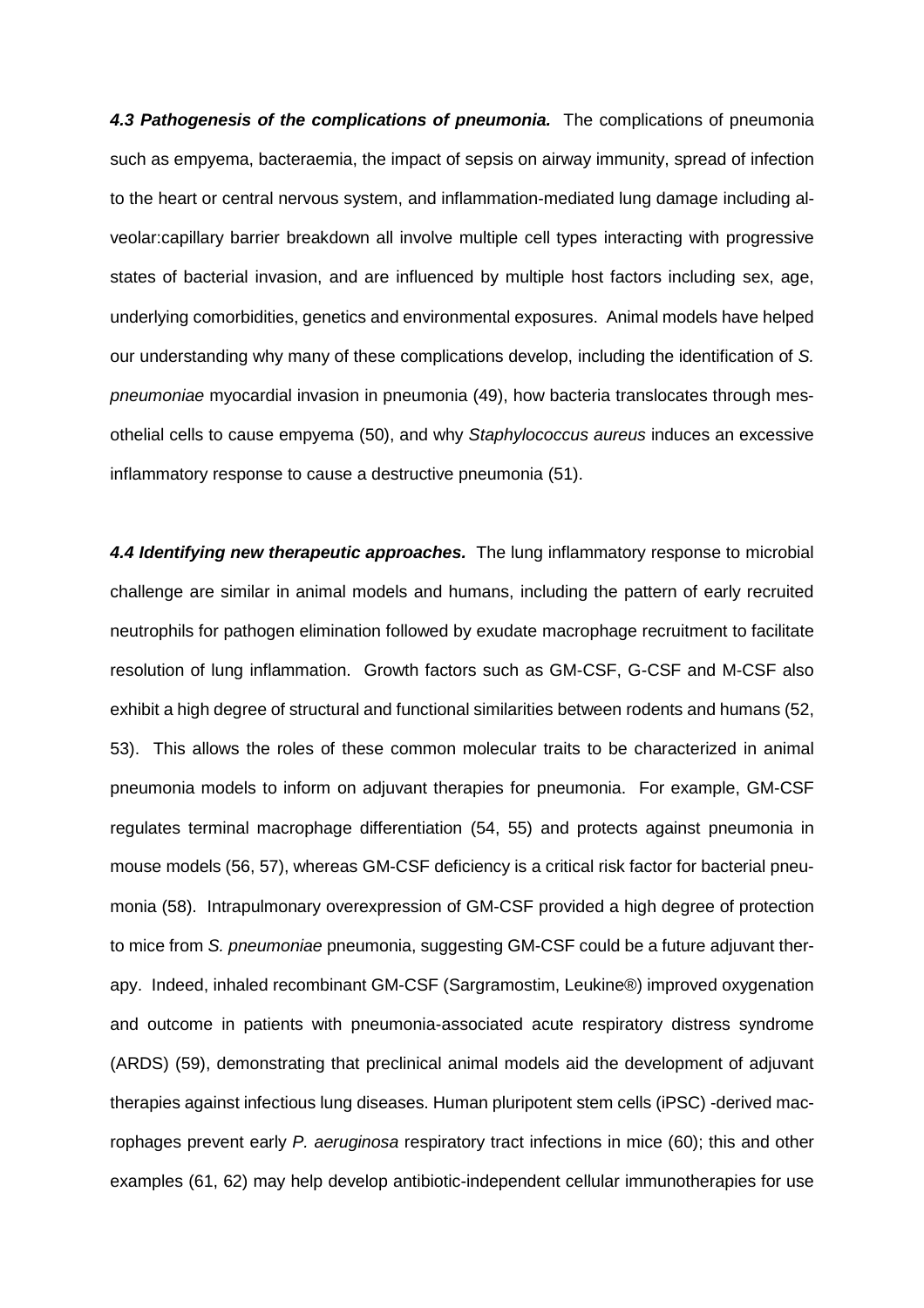in humans. Antibiotic compound screening in animal models can identify novel antibacterial therapies for human pneumonia, and newer techniques such as bioluminescence and biophotonic imaging of bacterial provide powerful tools for monitoring real-time progression of pneumonia and assessing drug efficacy (63-68).

*4.5 Novel preventative approaches.* There are no vaccines available for the majority of respiratory pathogens including most respiratory viruses, *S. aureus*, the Gram negative pneumonia pathogens, *Pneumocystis jirovecii*, and *Aspergillus fumigatus*. Furthermore, the existing vaccines all have major limitations; the *H. influenzae* vaccine does not protect against the nontypeable strains that cause adult infections, and the existing influenza and *S. pneumoniae* vaccines have restricted strain coverage and reduced efficacy in the elderly, precisely the population they are most needed for. Hence new vaccines against pneumonia pathogens are needed, yet inducing protective pulmonary immunity is harder to achieve than immunity to bacteraemia (69, 70). Animal models will be essential for defining the adaptive immune mechanisms that prevent lung infection, identifying the most protective antigens, and improving adjuvants and methods of antigen delivery (71). Animal models identified the key role for CD4 Th17 responses in protecting the respiratory mucosa from pathogens such as *K. pneumoniae* and *S. pneumoniae* (70, 72) that is dependent on specific dendritic cell subsets (73), and an unexpected role for Tregs in protecting against *S. pneumoniae* (74). These data suggest vaccine approaches against extracellular pathogens could induce cellular rather than humoral immunity. Novel vaccine delivery systems and adjuvants developed using animal models are now reaching clinical use (75), and should hopefully improve targeting of vaccine-induced immunity to the lung in the future. Animal models can also identify new vaccine antigen candidates by screening for genes highly expressed during infection, or identifying antigens recognized by naturally acquired protective immune responses (76, 77). Overall, it is difficult to see how pre-clinical studies of new vaccines can be performed without using animal models.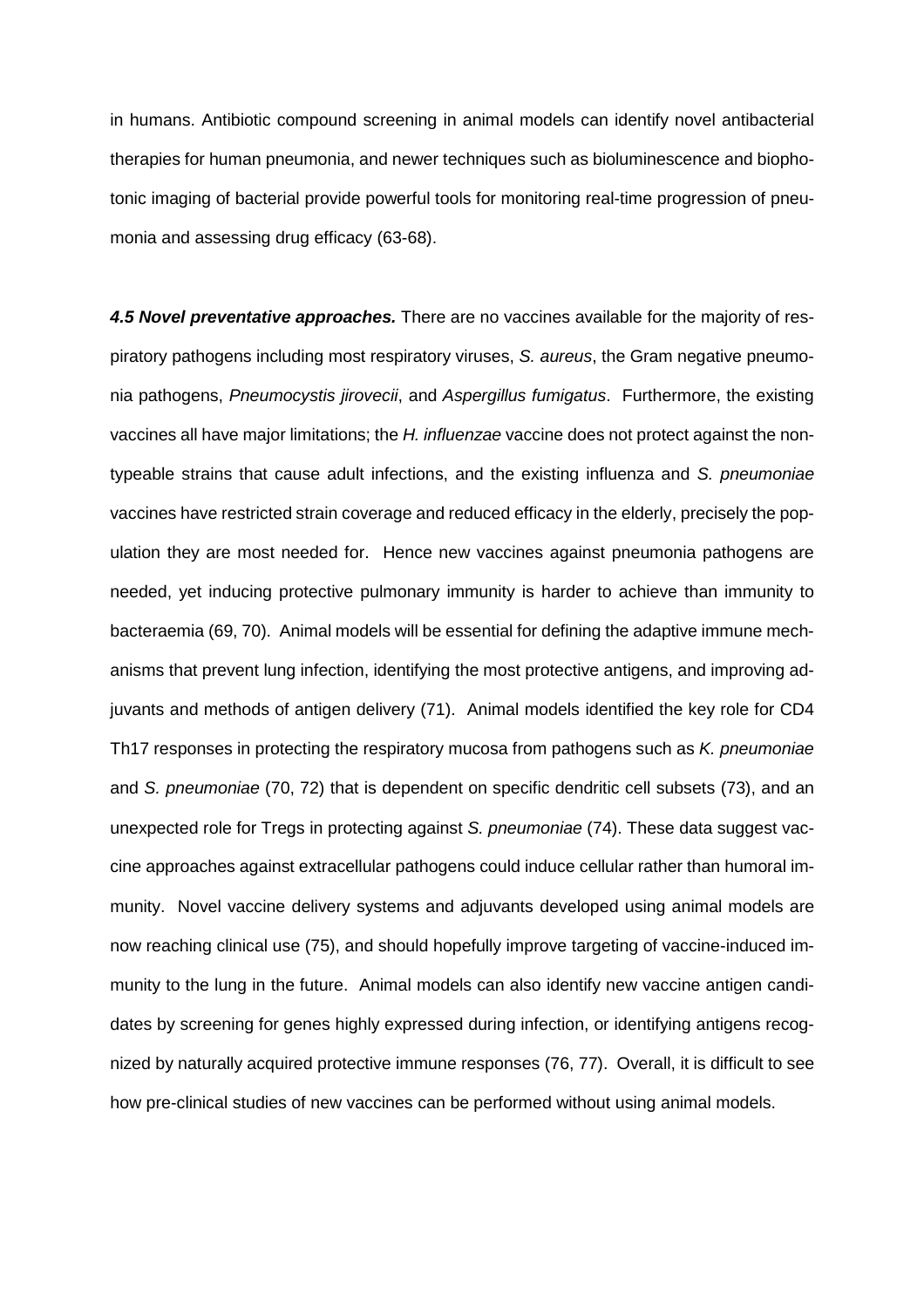4.6 Strategies for reducing weaknesses of animal model data. Despite their strengths, animal models do not fully recapitulate human conditions. This can be partially alleviated by combining the data obtained with tissue culture, organoids, or *ex vivo* lung experiments data. How accurately murine responses to inflammatory stimuli reflect human responses is debated (78-80), but exposure of laboratory mice to petshop or wild mice ensures the mouse inflammatory response more closely mimics human responses (81, 82). This provides a potentially simple method for improving the utility of mouse models of infection. Genetic modification of the animal model can also improve their utility. For example deleting either cytidine-monophosphate-N acetylneruaminic hydroxylase (CMAH, converts N-acetlyneuraminic acid to Nglyclylneuraminic acid on airway epithelium sialylated glyconjugates) or ApoB-100 lipoprotein (a potent inhibitor of the *S. pneumoniae* toxin pneumolysin) increased mouse susceptibility to *S. pneumoniae* infection (83, 84) .

### **4. Concluding remarks**

Only animal models intrinsically allow the study of complex multicellular systems in anatomical context over time. The tractability of the mouse to genetic manipulation, combined with the application of new 'omics technologies and *in vivo* imaging has increased our ability to determine the impact of host or pathogen factors on pneumonia susceptibility, pathogenesis, and resolution. The animal model remains the only method for testing the efficacy of novel vaccines or antimicrobial approaches. Thus, animal models are likely to remain essential for the successful development of novel therapeutic advances for pneumonia.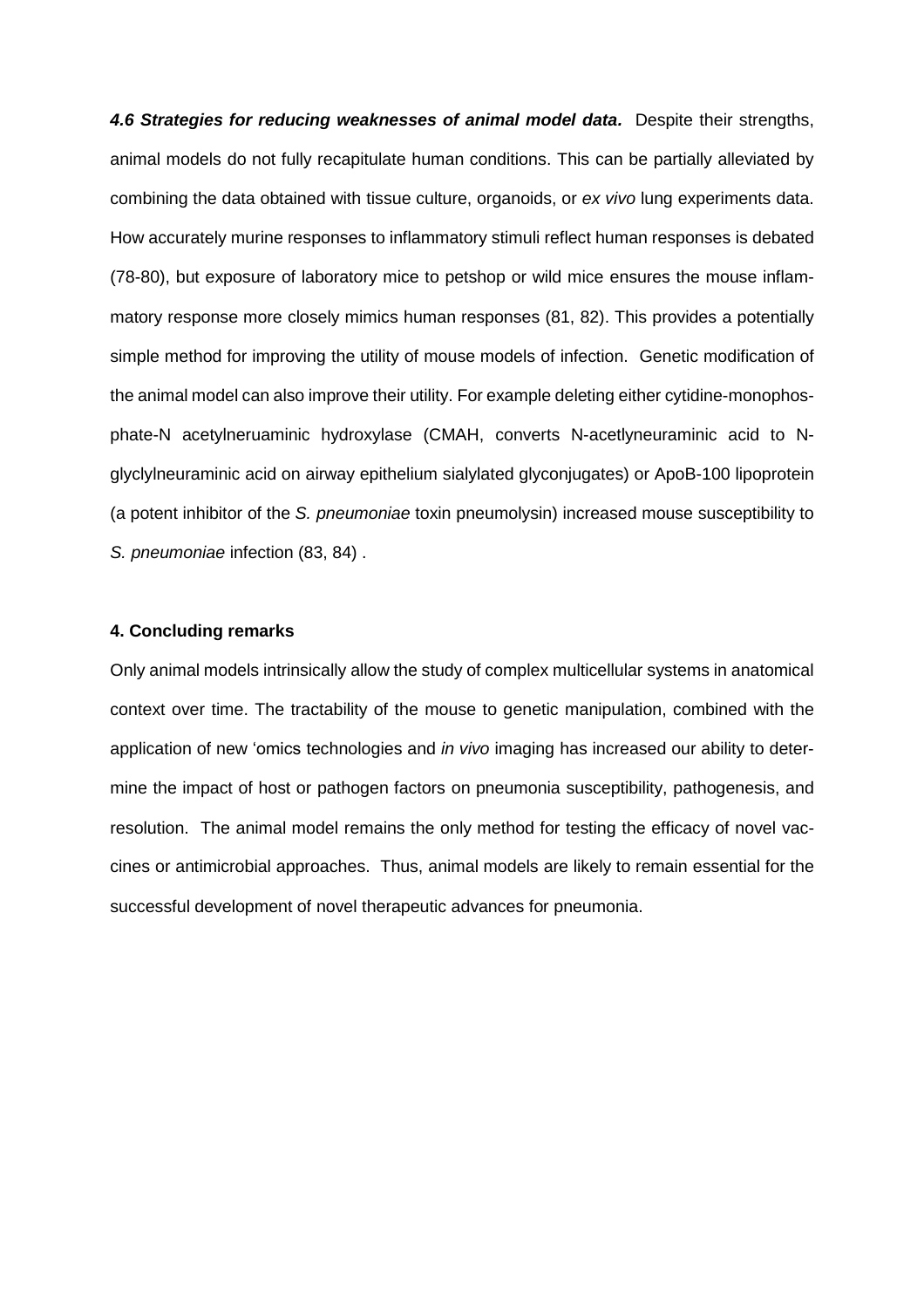## **References**

- 1. Cilloniz C, Liapikou A, Martin-Loeches I, Garcia-Vidal C, Gabarrus A, Ceccato A, Magdaleno D, Mensa J, Marco F, Torres A. Twenty-year trend in mortality among hospitalized patients with pneumococcal community-acquired pneumonia. *PLoS One*  2018; 13: e0200504.
- 2. Mizgerd JP, Skerrett SJ. Animal models of human pneumonia. *Am J Physiol Lung Cell Mol Physiol* 2008; 294: L387-398.
- 3. Bonniaud P, Fabre A, Frossard N, Guignabert C, Inman M, Kuebler WM, Maes T, Shi W, Stampfli M, Uhlig S, White E, Witzenrath M, Bellaye PS, Crestani B, Eickelberg O, Fehrenbach H, Guenther A, Jenkins G, Joos G, Magnan A, Maitre B, Maus UA, Reinhold P, Vernooy JHJ, Richeldi L, Kolb M. Optimising experimental research in respiratory diseases: an ERS statement. *Eur Respir J* 2018; 51.
- 4. Powell JR, Ausubel FM. Models of *Caenorhabditis elegans* infection by bacterial and fungal pathogens. *Methods Mol Biol* 2008; 415: 403-427.
- 5. Tsai CJ, Loh JM, Proft T. *Galleria mellonella* infection models for the study of bacterial diseases and for antimicrobial drug testing. *Virulence* 2016; 7: 214-229.
- 6. Phennicie RT, Sullivan MJ, Singer JT, Yoder JA, Kim CH. Specific resistance to *Pseudomonas aeruginosa* infection in zebrafish is mediated by the cystic fibrosis transmembrane conductance regulator. *Infect Immun* 2010; 78: 4542-4550.
- 7. Hughes TT, Allen AL, Bardin JE, Christian MN, Daimon K, Dozier KD, Hansen CL, Holcomb LM, Ahlander J. Drosophila as a genetic model for studying pathogenic human viruses. *Virology* 2012; 423: 1-5.
- 8. Lemaitre B, Nicolas E, Michaut L, Reichhart JM, Hoffmann JA. The dorsoventral regulatory gene cassette spatzle/Toll/cactus controls the potent antifungal response in Drosophila adults. *Cell* 1996; 86: 973-983.
- 9. Kurz CL, Ewbank JJ. *Caenorhabditis elegans*: an emerging genetic model for the study of innate immunity. *Nat Rev Genet* 2003; 4: 380-390.
- 10. Bennett RS, Huzella LM, Jahrling PB, Bollinger L, Olinger GG, Jr., Hensley LE. Nonhuman Primate Models of Ebola Virus Disease. *Curr Top Microbiol Immunol*  2017; 411: 171-193.
- 11. Estes JD, Wong SW, Brenchley JM. Nonhuman primate models of human viral infections. *Nat Rev Immunol* 2018; 18: 390-404.
- 12. Veazey RS, Lackner AA. Nonhuman Primate Models and Understanding the Pathogenesis of HIV Infection and AIDS. *ILAR J* 2017; 58: 160-171.
- 13. D'Alessio FR. Mouse Models of Acute Lung Injury and ARDS. *Methods Mol Biol* 2018; 1809: 341-350.
- 14. Dietert K, Nouailles G, Gutbier B, Reppe K, Berger S, Jiang X, Schauer AE, Hocke AC, Herold S, Slevogt H, Witzenrath M, Suttorp N, Gruber AD. Digital Image Analyses on Whole-Lung Slides in Mouse Models of Acute Pneumonia. *Am J Respir Cell Mol Biol*  2018; 58: 440-448.
- 15. Janesch P, Stulik L, Rouha H, Varga C, Steinhauser J, Zerbs M, Nagy E. Age-related changes in the levels and kinetics of pulmonary cytokine and chemokine responses to *Streptococcus pneumoniae* in mouse pneumonia models. *Cytokine* 2018; 111: 389-397.
- 16. Nagaoka Y, Nosaka N, Yamada M, Yashiro M, Washio Y, Baba K, Morishima T, Tsukahara H. Local and Systemic Immune Responses to Influenza A Virus Infection in Pneumonia and Encephalitis Mouse Models. *Dis Markers* 2017; 2017: 2594231.
- 17. Hofmann W, Koblinger L, Martonen TB. Structural differences between human and rat lungs: implications for Monte Carlo modeling of aerosol deposition. *Health Phys* 1989; 57 Suppl 1: 41-46; discussion 46-47.
- 18. Miller FJ, Mercer RR, Crapo JD. Lower Respiratory Tract Structure of Laboratory Animals and Humans: Dosimetry Implications. *Aerosol Science and Technology* 2007; 18: 257-271.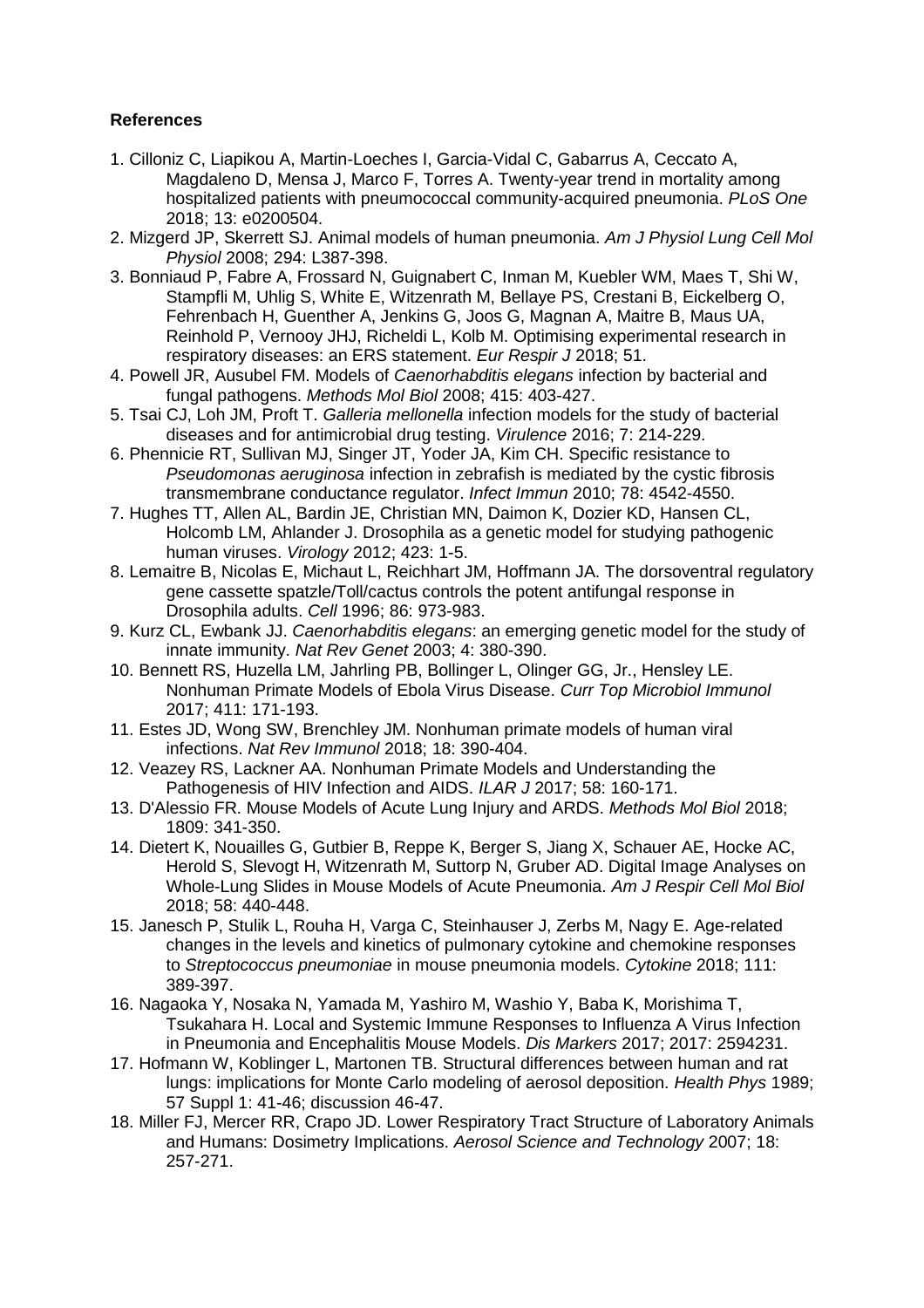- 19. Iovino F, Sender V, Henriques-Normark B. In Vivo Mouse Models to Study Pneumococcal Host Interaction and Invasive Pneumococcal Disease. *Methods Mol Biol* 2019; 1968: 173-181.
- 20. Chambers MA, Williams A, Gavier-Widen D, Whelan A, Hughes C, Hall G, Lever MS, Marsh PD, Hewinson RG. A guinea pig model of low-dose *Mycobacterium bovis* aerogenic infection. *Vet Microbiol* 2001; 80: 213-226.
- 21. Clark SO, Hall Y, Kelly DL, Hatch GJ, Williams A. Survival of *Mycobacterium tuberculosis* during experimental aerosolization and implications for aerosol challenge models. *J Appl Microbiol* 2011; 111: 350-359.
- 22. Carter R, Wolf J, van Opijnen T, Muller M, Obert C, Burnham C, Mann B, Li Y, Hayden RT, Pestina T, Persons D, Camilli A, Flynn PM, Tuomanen EI, Rosch JW. Genomic analyses of pneumococci from children with sickle cell disease expose host-specific bacterial adaptations and deficits in current interventions. *Cell Host Microbe* 2014; 15: 587-599.
- 23. Hava DL, Camilli A. Large-scale identification of serotype 4 *Streptococcus pneumoniae* virulence factors. *Mol Microbiol* 2002; 45: 1389-1406.
- 24. Browall S, Norman M, Tangrot J, Galanis I, Sjostrom K, Dagerhamn J, Hellberg C, Pathak A, Spadafina T, Sandgren A, Battig P, Franzen O, Andersson B, Ortqvist A, Normark S, Henriques-Normark B. Intraclonal variations among *Streptococcus pneumoniae* isolates influence the likelihood of invasive disease in children. *J Infect Dis* 2014; 209: 377-388.
- 25. Sandgren A, Albiger B, Orihuela CJ, Tuomanen E, Normark S, Henriques-Normark B. Virulence in mice of pneumococcal clonal types with known invasive disease potential in humans. *J Infect Dis* 2005; 192: 791-800.
- 26. McCullers JA, Bartmess KC. Role of neuraminidase in lethal synergism between influenza virus and *Streptococcus pneumoniae*. *J Infect Dis* 2003; 187: 1000-1009.
- 27. Peltola VT, Boyd KL, McAuley JL, Rehg JE, McCullers JA. Bacterial sinusitis and otitis media following influenza virus infection in ferrets. *Infect Immun* 2006; 74: 2562-2567.
- 28. Peltola VT, McCullers JA. Respiratory viruses predisposing to bacterial infections: role of neuraminidase. *Pediatr Infect Dis J* 2004; 23: S87-97.
- 29. Herbold W, Maus R, Hahn I, Ding N, Srivastava M, Christman JW, Mack M, Reutershan J, Briles DE, Paton JC, Winter C, Welte T, Maus UA. Importance of CXC chemokine receptor 2 in alveolar neutrophil and exudate macrophage recruitment in response to pneumococcal lung infection. *Infect Immun* 2010; 78: 2620-2630.
- 30. Winter C, Taut K, Srivastava M, Langer F, Mack M, Briles DE, Paton JC, Maus R, Welte T, Gunn MD, Maus UA. Lung-specific overexpression of CC chemokine ligand (CCL) 2 enhances the host defense to *Streptococcus pneumoniae* infection in mice: role of the CCL2-CCR2 axis. *J Immunol* 2007; 178: 5828-5838.
- 31. Meng F, Wu NH, Nerlich A, Herrler G, Valentin-Weigand P, Seitz M. Dynamic Virus-Bacterium Interactions in a Porcine Precision-Cut Lung Slice Coinfection Model: Swine Influenza Virus Paves the Way for *Streptococcus suis* Infection in a Two-Step Process. *Infect Immun* 2015; 83: 2806-2815.
- 32. Jochems SP, Marcon F, Carniel BF, Holloway M, Mitsi E, Smith E, Gritzfeld JF, Solorzano C, Reine J, Pojar S, Nikolaou E, German EL, Hyder-Wright A, Hill H, Hales C, de Steenhuijsen Piters WAA, Bogaert D, Adler H, Zaidi S, Connor V, Gordon SB, Rylance J, Nakaya HI, Ferreira DM. Inflammation induced by influenza virus impairs human innate immune control of pneumococcus. *Nat Immunol* 2018; 19: 1299-1308.
- 33. Jozwik A, Habibi MS, Paras A, Zhu J, Guvenel A, Dhariwal J, Almond M, Wong EHC, Sykes A, Maybeno M, Del Rosario J, Trujillo-Torralbo MB, Mallia P, Sidney J, Peters B, Kon OM, Sette A, Johnston SL, Openshaw PJ, Chiu C. RSV-specific airway resident memory CD8+ T cells and differential disease severity after experimental human infection. *Nat Commun* 2015; 6: 10224.
- 34. Mitsi E, Roche AM, Reine J, Zangari T, Owugha JT, Pennington SH, Gritzfeld JF, Wright AD, Collins AM, van Selm S, de Jonge MI, Gordon SB, Weiser JN, Ferreira DM. Agglutination by anti-capsular polysaccharide antibody is associated with protection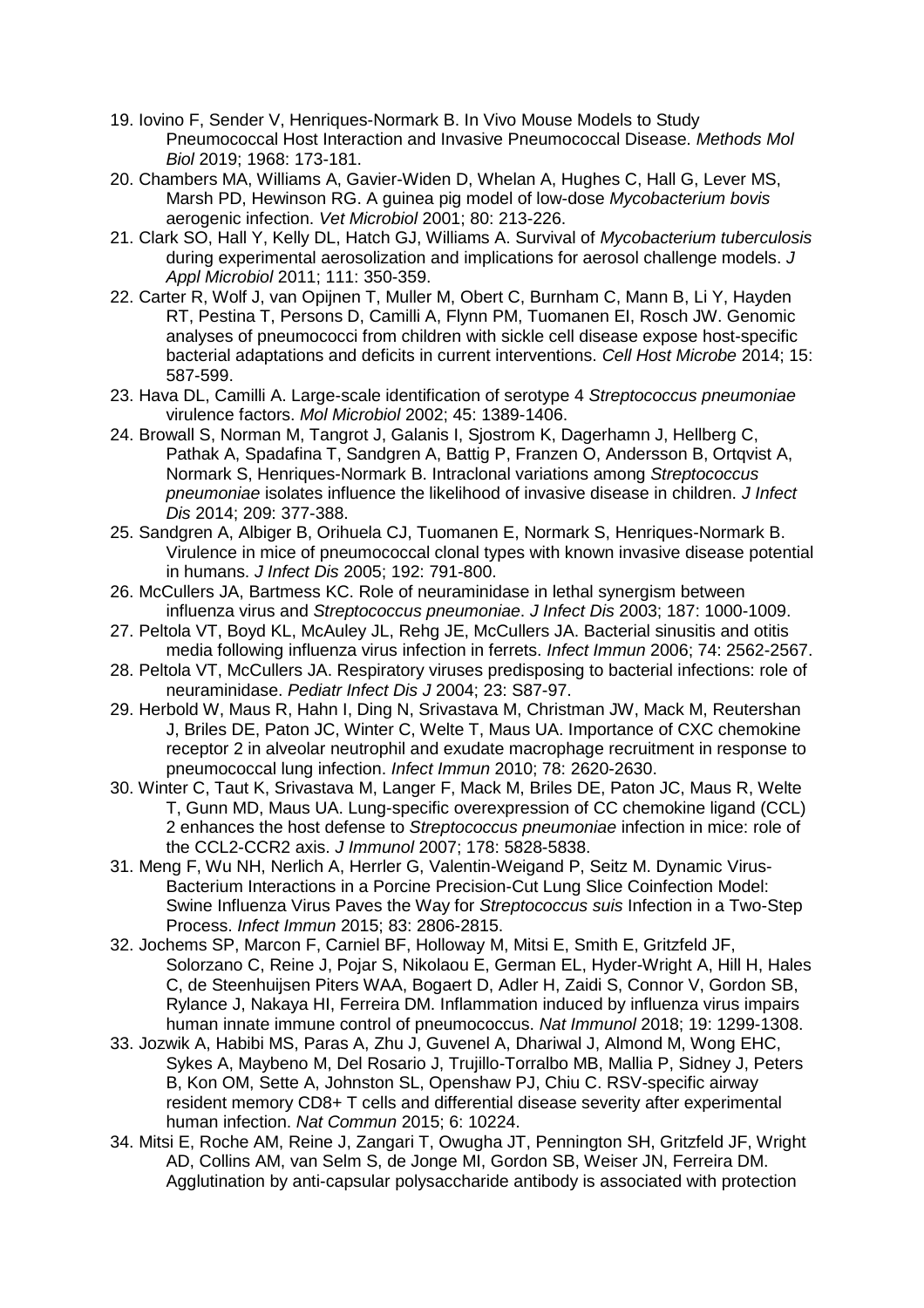against experimental human pneumococcal carriage. *Mucosal Immunol* 2017; 10: 385-394.

- 35. Chughtai M, Gwam CU, Mohamed N, Khlopas A, Newman JM, Khan R, Nadhim A, Shaffiy S, Mont MA. The Epidemiology and Risk Factors for Postoperative Pneumonia. *J Clin Med Res* 2017; 9: 466-475.
- 36. Wesemann T, Nullmann H, Pflug MA, Heppner HJ, Pientka L, Thiem U. Pneumonia severity, comorbidity and 1-year mortality in predominantly older adults with community-acquired pneumonia: a cohort study. *BMC Infect Dis* 2015; 15: 2.
- 37. Boyd AR, Shivshankar P, Jiang S, Berton MT, Orihuela CJ. Age-related defects in TLR2 signaling diminish the cytokine response by alveolar macrophages during murine pneumococcal pneumonia. *Exp Gerontol* 2012; 47: 507-518.
- 38. Puchta A, Naidoo A, Verschoor CP, Loukov D, Thevaranjan N, Mandur TS, Nguyen PS, Jordana M, Loeb M, Xing Z, Kobzik L, Larche MJ, Bowdish DM. TNF Drives Monocyte Dysfunction with Age and Results in Impaired Anti-pneumococcal Immunity. *PLoS Pathog* 2016; 12: e1005368.
- 39. Thevaranjan N, Puchta A, Schulz C, Naidoo A, Szamosi JC, Verschoor CP, Loukov D, Schenck LP, Jury J, Foley KP, Schertzer JD, Larche MJ, Davidson DJ, Verdu EF, Surette MG, Bowdish DME. Age-Associated Microbial Dysbiosis Promotes Intestinal Permeability, Systemic Inflammation, and Macrophage Dysfunction. *Cell Host Microbe* 2017; 21: 455-466 e454.
- 40. Shivshankar P, Boyd AR, Le Saux CJ, Yeh IT, Orihuela CJ. Cellular senescence increases expression of bacterial ligands in the lungs and is positively correlated with increased susceptibility to pneumococcal pneumonia. *Aging Cell* 2011; 10: 798-806.
- 41. Mushtaq N, Ezzati M, Hall L, Dickson I, Kirwan M, Png KM, Mudway IS, Grigg J. Adhesion of *Streptococcus pneumoniae* to human airway epithelial cells exposed to urban particulate matter. *J Allergy Clin Immunol* 2011; 127: 1236-1242 e1232.
- 42. Suri R, Periselneris J, Lanone S, Zeidler-Erdely PC, Melton G, Palmer KT, Andujar P, Antonini JM, Cohignac V, Erdely A, Jose RJ, Mudway I, Brown J, Grigg J. Exposure to welding fumes and lower airway infection with *Streptococcus pneumoniae*. *J Allergy Clin Immunol* 2016; 137: 527-534 e527.
- 43. Herbst S, Shah A, Mazon Moya M, Marzola V, Jensen B, Reed A, Birrell MA, Saijo S, Mostowy S, Shaunak S, Armstrong-James D. Phagocytosis-dependent activation of a TLR9-BTK-calcineurin-NFAT pathway co-ordinates innate immunity to *Aspergillus fumigatus*. *EMBO Mol Med* 2015; 7: 240-258.
- 44. Nasir T, Lee C, Lawrence AS, Brown JS. Invasive aspergillosis complicating treatment with tyrosine kinase inhibitors. *BMJ Case Rep* 2019; 12.
- 45. Orihuela CJ, Gao G, Francis KP, Yu J, Tuomanen EI. Tissue-specific contributions of pneumococcal virulence factors to pathogenesis. *J Infect Dis* 2004; 190: 1661-1669.
- 46. Orihuela CJ, Gao G, McGee M, Yu J, Francis KP, Tuomanen E. Organ-specific models of *Streptococcus pneumoniae* disease. *Scand J Infect Dis* 2003; 35: 647-652.
- 47. Ortigoza MB, Blaser SB, Zafar MA, Hammond AJ, Weiser JN. An Infant Mouse Model of Influenza Virus Transmission Demonstrates the Role of Virus-Specific Shedding, Humoral Immunity, and Sialidase Expression by Colonizing *Streptococcus pneumoniae*. *MBio* 2018; 9.
- 48. McCullers JA, McAuley JL, Browall S, Iverson AR, Boyd KL, Henriques Normark B. Influenza enhances susceptibility to natural acquisition of and disease due to *Streptococcus pneumoniae* in ferrets. *J Infect Dis* 2010; 202: 1287-1295.
- 49. Brown AO, Millett ER, Quint JK, Orihuela CJ. Cardiotoxicity during invasive pneumococcal disease. *Am J Respir Crit Care Med* 2015; 191: 739-745.
- 50. Wilkosz S, Edwards LA, Bielsa S, Hyams C, Taylor A, Davies RJ, Laurent GJ, Chambers RC, Brown JS, Lee YC. Characterization of a new mouse model of empyema and the mechanisms of pleural invasion by *Streptococcus pneumoniae*. *Am J Respir Cell Mol Biol* 2012; 46: 180-187.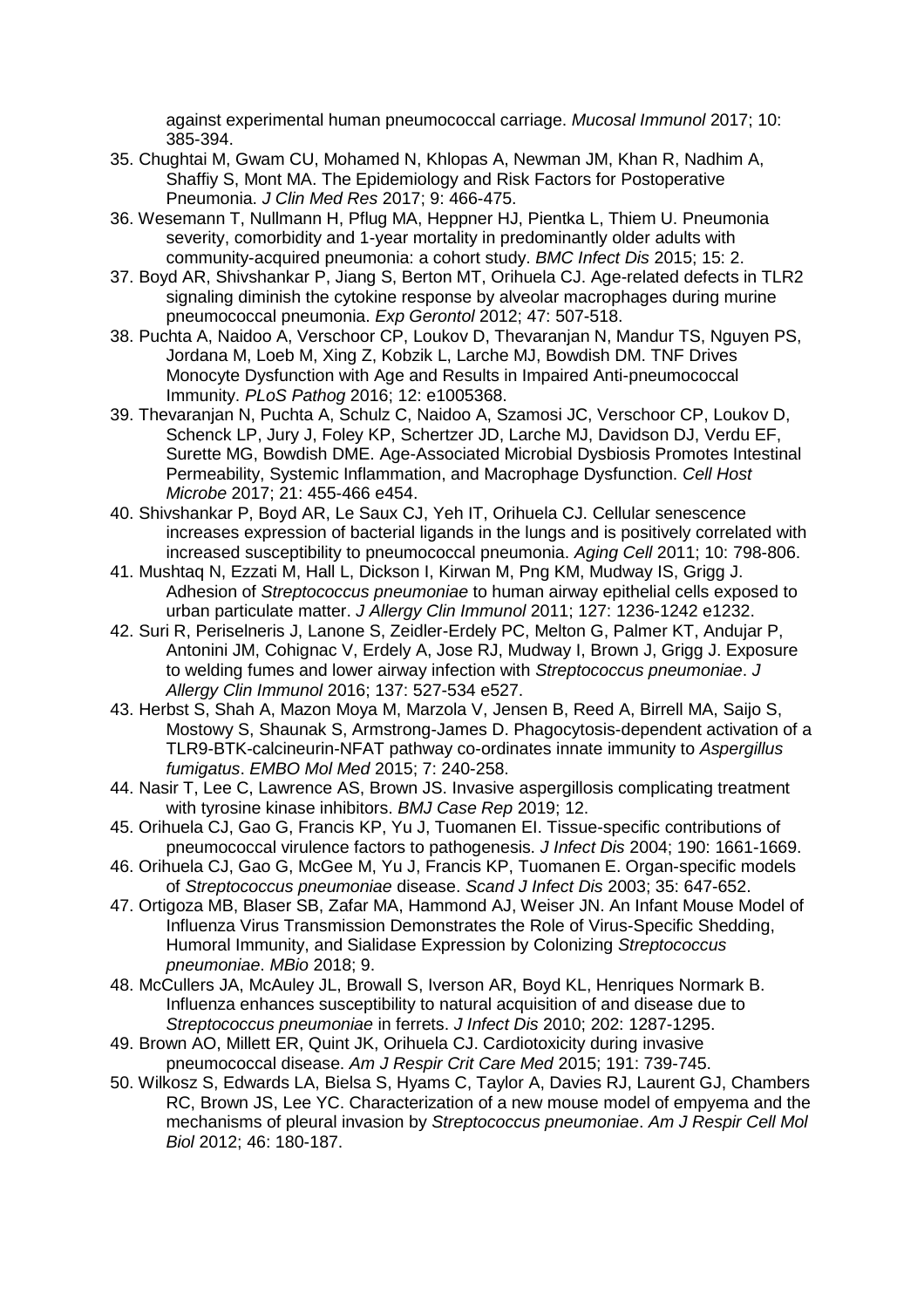- 51. Gomez MI, Lee A, Reddy B, Muir A, Soong G, Pitt A, Cheung A, Prince A. *Staphylococcus aureus* protein A induces airway epithelial inflammatory responses by activating TNFR1. *Nat Med* 2004; 10: 842-848.
- 52. Harrington MA, Edenberg HJ, Saxman S, Pedigo LM, Daub R, Broxmeyer HE. Cloning and characterization of the murine promoter for the colony-stimulating factor-1 encoding gene. *Gene* 1991; 102: 165-170.
- 53. Cantrell MA, Anderson D, Cerretti DP, Price V, McKereghan K, Tushinski RJ, Mochizuki DY, Larsen A, Grabstein K, Gillis S, et al. Cloning, sequence, and expression of a human granulocyte/macrophage colony-stimulating factor. *Proc Natl Acad Sci U S A*  1985; 82: 6250-6254.
- 54. Trapnell BC, Carey BC, Uchida K, Suzuki T. Pulmonary alveolar proteinosis, a primary immunodeficiency of impaired GM-CSF stimulation of macrophages. *Curr Opin Immunol* 2009; 21: 514-521.
- 55. Berclaz PY, Carey B, Fillipi MD, Wernke-Dollries K, Geraci N, Cush S, Richardson T, Kitzmiller J, O'Connor M, Hermoyian C, Korfhagen T, Whitsett JA, Trapnell BC. GM-CSF regulates a PU.1-dependent transcriptional program determining the pulmonary response to LPS. *Am J Respir Cell Mol Biol* 2007; 36: 114-121.
- 56. Standiford LR, Standiford TJ, Newstead MJ, Zeng X, Ballinger MN, Kovach MA, Reka AK, Bhan U. TLR4-dependent GM-CSF protects against lung injury in Gram-negative bacterial pneumonia. *Am J Physiol Lung Cell Mol Physiol* 2012; 302: L447-454.
- 57. Steinwede K, Tempelhof O, Bolte K, Maus R, Bohling J, Ueberberg B, Langer F, Christman JW, Paton JC, Ask K, Maharaj S, Kolb M, Gauldie J, Welte T, Maus UA. Local delivery of GM-CSF protects mice from lethal pneumococcal pneumonia. *J Immunol* 2011; 187: 5346-5356.
- 58. Uchida K, Beck DC, Yamamoto T, Berclaz PY, Abe S, Staudt MK, Carey BC, Filippi MD, Wert SE, Denson LA, Puchalski JT, Hauck DM, Trapnell BC. GM-CSF autoantibodies and neutrophil dysfunction in pulmonary alveolar proteinosis. *N Engl J Med* 2007; 356: 567-579.
- 59. Herold S, Hoegner K, Vadasz I, Gessler T, Wilhelm J, Mayer K, Morty RE, Walmrath HD, Seeger W, Lohmeyer J. Inhaled granulocyte/macrophage colony-stimulating factor as treatment of pneumonia-associated acute respiratory distress syndrome. *Am J Respir Crit Care Med* 2014; 189: 609-611.
- 60. Ackermann M, Kempf H, Hetzel M, Hesse C, Hashtchin AR, Brinkert K, Schott JW, Haake K, Kuhnel MP, Glage S, Figueiredo C, Jonigk D, Sewald K, Schambach A, Wronski S, Moritz T, Martin U, Zweigerdt R, Munder A, Lachmann N. Bioreactorbased mass production of human iPSC-derived macrophages enables immunotherapies against bacterial airway infections. *Nat Commun* 2018; 9: 5088.
- 61. Happle C, Lachmann N, Skuljec J, Wetzke M, Ackermann M, Brennig S, Mucci A, Jirmo AC, Groos S, Mirenska A, Hennig C, Rodt T, Bankstahl JP, Schwerk N, Moritz T, Hansen G. Pulmonary transplantation of macrophage progenitors as effective and long-lasting therapy for hereditary pulmonary alveolar proteinosis. *Sci Transl Med*  2014; 6: 250ra113.
- 62. Happle C, Lachmann N, Ackermann M, Mirenska A, Gohring G, Thomay K, Mucci A, Hetzel M, Glomb T, Suzuki T, Chalk C, Glage S, Dittrich-Breiholz O, Trapnell B, Moritz T, Hansen G. Pulmonary Transplantation of Human Induced Pluripotent Stem Cell-derived Macrophages Ameliorates Pulmonary Alveolar Proteinosis. *Am J Respir Crit Care Med* 2018; 198: 350-360.
- 63. Henken S, Bohling J, Martens-Lobenhoffer J, Paton JC, Ogunniyi AD, Briles DE, Salisbury VC, Wedekind D, Bode-Boger SM, Welsh T, Bange FC, Welte T, Maus UA. Efficacy profiles of daptomycin for treatment of invasive and noninvasive pulmonary infections with *Streptococcus pneumoniae*. *Antimicrob Agents Chemother* 2010; 54: 707-717.
- 64. Henken S, Bohling J, Ogunniyi AD, Paton JC, Salisbury VC, Welte T, Maus UA. Evaluation of biophotonic imaging to estimate bacterial burden in mice infected with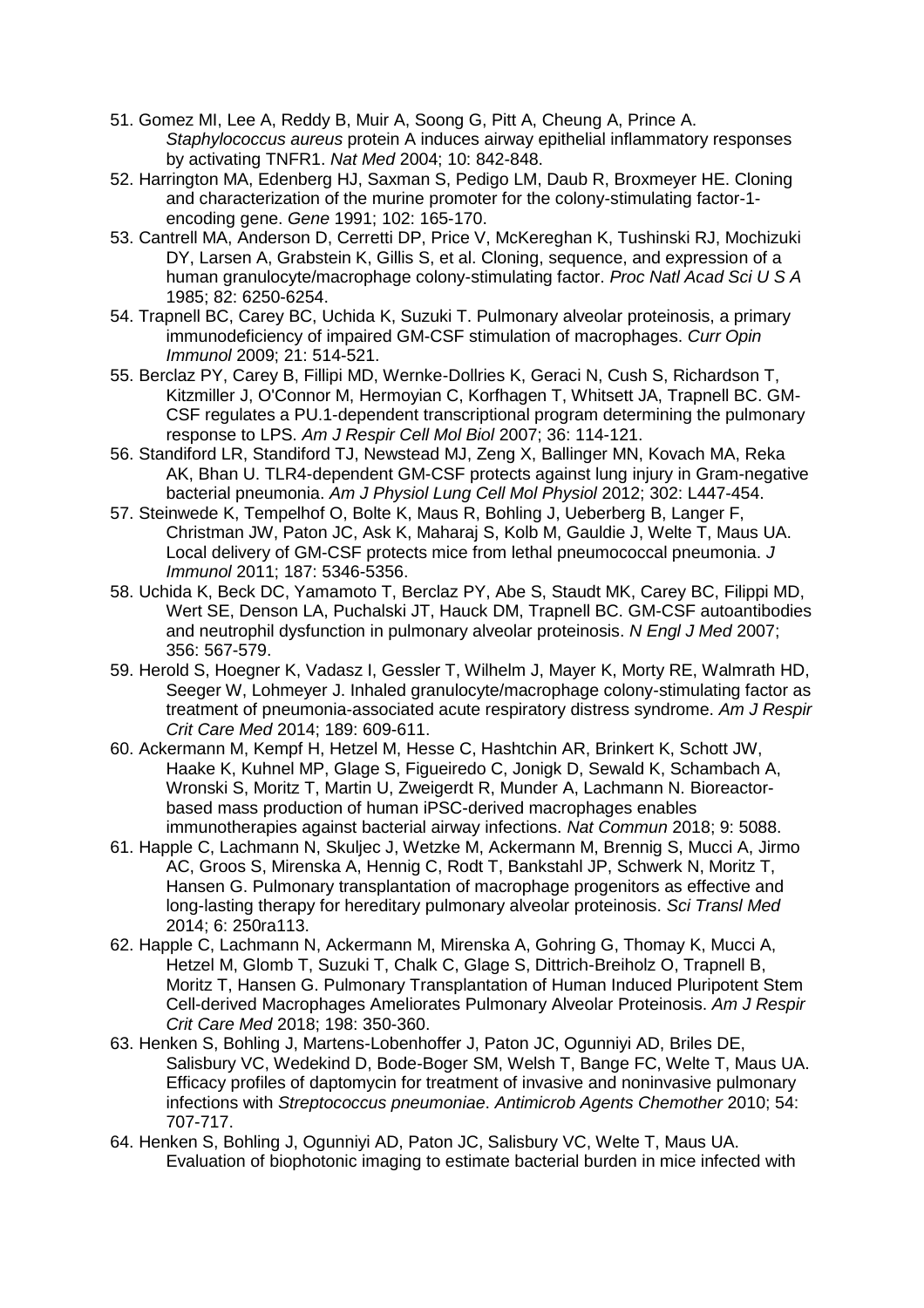highly virulent compared to less virulent *Streptococcus pneumoniae* serotypes. *Antimicrob Agents Chemother* 2010; 54: 3155-3160.

- 65. Alloush HM, Salisbury V, Lewis RJ, MacGowan AP. Pharmacodynamics of linezolid in a clinical isolate of *Streptococcus pneumoniae* genetically modified to express lux genes. *J Antimicrob Chemother* 2003; 52: 511-513.
- 66. Beard SJ, Salisbury V, Lewis RJ, Sharpe JA, MacGowan AP. Expression of lux genes in a clinical isolate of *Streptococcus pneumoniae*: using bioluminescence to monitor gemifloxacin activity. *Antimicrob Agents Chemother* 2002; 46: 538-542.
- 67. Mook-Kanamori BB, Rouse MS, Kang CI, van de Beek D, Steckelberg JM, Patel R. Daptomycin in experimental murine pneumococcal meningitis. *BMC Infect Dis* 2009; 9: 50.
- 68. Hutchens M, Luker GD. Applications of bioluminescence imaging to the study of infectious diseases. *Cell Microbiol* 2007; 9: 2315-2322.
- 69. Cohen JM, Khandavilli S, Camberlein E, Hyams C, Baxendale HE, Brown JS. Protective contributions against invasive *Streptococcus pneumoniae* pneumonia of antibody and Th17-cell responses to nasopharyngeal colonisation. *PLoS One* 2011; 6: e25558.
- 70. Wilson R, Cohen JM, Jose RJ, de Vogel C, Baxendale H, Brown JS. Protection against *Streptococcus pneumoniae* lung infection after nasopharyngeal colonization requires both humoral and cellular immune responses. *Mucosal Immunol* 2015; 8: 627-639.
- 71. Bischof A, Brumshagen C, Ding N, Kirchhof G, Briles DE, Gessner JE, Welte T, Mack M, Maus UA. Basophil expansion protects against invasive pneumococcal disease in mice. *J Infect Dis* 2014; 210: 14-24.
- 72. Chen K, McAleer JP, Lin Y, Paterson DL, Zheng M, Alcorn JF, Weaver CT, Kolls JK. Th17 cells mediate clade-specific, serotype-independent mucosal immunity. *Immunity*  2011; 35: 997-1009.
- 73. Schlitzer A, McGovern N, Teo P, Zelante T, Atarashi K, Low D, Ho AW, See P, Shin A, Wasan PS, Hoeffel G, Malleret B, Heiseke A, Chew S, Jardine L, Purvis HA, Hilkens CM, Tam J, Poidinger M, Stanley ER, Krug AB, Renia L, Sivasankar B, Ng LG, Collin M, Ricciardi-Castagnoli P, Honda K, Haniffa M, Ginhoux F. IRF4 transcription factordependent CD11b+ dendritic cells in human and mouse control mucosal IL-17 cytokine responses. *Immunity* 2013; 38: 970-983.
- 74. Neill DR, Fernandes VE, Wisby L, Haynes AR, Ferreira DM, Laher A, Strickland N, Gordon SB, Denny P, Kadioglu A, Andrew PW. T regulatory cells control susceptibility to invasive pneumococcal pneumonia in mice. *PLoS Pathog* 2012; 8: e1002660.
- 75. Entwisle C, Hill S, Pang Y, Joachim M, McIlgorm A, Colaco C, Goldblatt D, De Gorguette D'Argoeuves P, Bailey C. Safety and immunogenicity of a novel multiple antigen pneumococcal vaccine in adults: A Phase 1 randomised clinical trial. *Vaccine* 2017; 35: 7181-7186.
- 76. Mendez JA, Mateos J, Beceiro A, Lopez M, Tomas M, Poza M, Bou G. Quantitative proteomic analysis of host--pathogen interactions: a study of *Acinetobacter baumannii* responses to host airways. *BMC Genomics* 2015; 16: 422.
- 77. Wilson R, Cohen JM, Reglinski M, Jose RJ, Chan WY, Marshall H, de Vogel C, Gordon S, Goldblatt D, Petersen FC, Baxendale H, Brown JS. Naturally Acquired Human Immunity to Pneumococcus Is Dependent on Antibody to Protein Antigens. *PLoS Pathog* 2017; 13: e1006137.
- 78. Seok J, Warren HS, Cuenca AG, Mindrinos MN, Baker HV, Xu W, Richards DR, McDonald-Smith GP, Gao H, Hennessy L, Finnerty CC, Lopez CM, Honari S, Moore EE, Minei JP, Cuschieri J, Bankey PE, Johnson JL, Sperry J, Nathens AB, Billiar TR, West MA, Jeschke MG, Klein MB, Gamelli RL, Gibran NS, Brownstein BH, Miller-Graziano C, Calvano SE, Mason PH, Cobb JP, Rahme LG, Lowry SF, Maier RV, Moldawer LL, Herndon DN, Davis RW, Xiao W, Tompkins RG, Inflammation, Host Response to Injury LSCRP. Genomic responses in mouse models poorly mimic human inflammatory diseases. *Proc Natl Acad Sci U S A* 2013; 110: 3507-3512.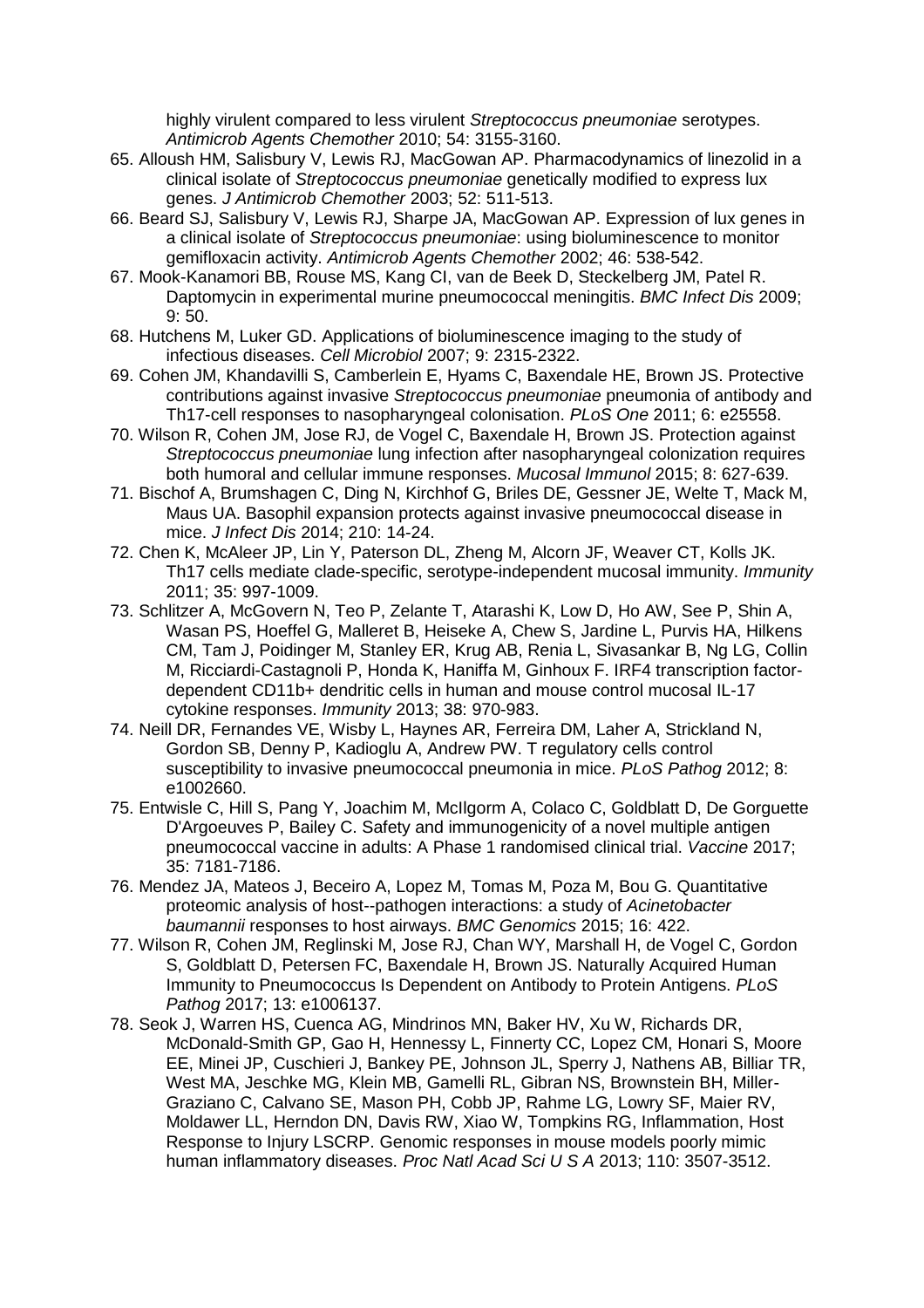- 79. Shay T, Lederer JA, Benoist C. Genomic responses to inflammation in mouse models mimic humans: we concur, apples to oranges comparisons won't do. *Proc Natl Acad Sci U S A* 2015; 112: E346.
- 80. Takao K, Miyakawa T. Genomic responses in mouse models greatly mimic human inflammatory diseases. *Proc Natl Acad Sci U S A* 2015; 112: 1167-1172.
- 81. Beura LK, Hamilton SE, Bi K, Schenkel JM, Odumade OA, Casey KA, Thompson EA, Fraser KA, Rosato PC, Filali-Mouhim A, Sekaly RP, Jenkins MK, Vezys V, Haining WN, Jameson SC, Masopust D. Normalizing the environment recapitulates adult human immune traits in laboratory mice. *Nature* 2016; 532: 512-516.
- 82. Rosshart SP, Vassallo BG, Angeletti D, Hutchinson DS, Morgan AP, Takeda K, Hickman HD, McCulloch JA, Badger JH, Ajami NJ, Trinchieri G, Pardo-Manuel de Villena F, Yewdell JW, Rehermann B. Wild Mouse Gut Microbiota Promotes Host Fitness and Improves Disease Resistance. *Cell* 2017; 171: 1015-1028 e1013.
- 83. Hentrich K, Lofling J, Pathak A, Nizet V, Varki A, Henriques-Normark B. *Streptococcus pneumoniae* Senses a Human-like Sialic Acid Profile via the Response Regulator CiaR. *Cell Host Microbe* 2016; 20: 307-317.
- 84. Wade KR, Hotze EM, Briles DE, Tweten RK. Mouse, but not human, ApoB-100 lipoprotein cholesterol is a potent innate inhibitor of *Streptococcus pneumonia*e pneumolysin. *PLoS Pathog* 2014; 10: e1004353.
- 85. Alvarez-Fraga L, Vazquez-Ucha JC, Martinez-Guitian M, Vallejo JA, Bou G, Beceiro A, Poza M. Pneumonia infection in mice reveals the involvement of the *feoA* gene in the pathogenesis of *Acinetobacter baumannii*. *Virulence* 2018; 9: 496-509.
- 86. Labandeira-Rey M, Couzon F, Boisset S, Brown EL, Bes M, Benito Y, Barbu EM, Vazquez V, Hook M, Etienne J, Vandenesch F, Bowden MG. *Staphylococcus aureus* Panton-Valentine leukocidin causes necrotizing pneumonia. *Science* 2007; 315: 1130-1133.
- 87. Didierlaurent A, Goulding J, Patel S, Snelgrove R, Low L, Bebien M, Lawrence T, van Rijt LS, Lambrecht BN, Sirard JC, Hussell T. Sustained desensitization to bacterial Tolllike receptor ligands after resolution of respiratory influenza infection. *J Exp Med*  2008; 205: 323-329.
- 88. Brown JS, Hussell T, Gilliland SM, Holden DW, Paton JC, Ehrenstein MR, Walport MJ, Botto M. The classical pathway is the dominant complement pathway required for innate immunity to *Streptococcus pneumoniae* infection in mice. *Proc Natl Acad Sci U S A* 2002; 99: 16969-16974.
- 89. Liang X, Gupta K, Quintero JR, Cernadas M, Kobzik L, Christou H, Pier GB, Owen CA, Cataltepe S. Macrophage FABP4 is required for neutrophil recruitment and bacterial clearance in *Pseudomonas aeruginosa* pneumonia. *FASEB J* 2019; 33: 3562-3574.
- 90. Brown AO, Mann B, Gao G, Hankins JS, Humann J, Giardina J, Faverio P, Restrepo MI, Halade GV, Mortensen EM, Lindsey ML, Hanes M, Happel KI, Nelson S, Bagby GJ, Lorent JA, Cardinal P, Granados R, Esteban A, LeSaux CJ, Tuomanen EI, Orihuela CJ. *Streptococcus pneumoniae* translocates into the myocardium and forms unique microlesions that disrupt cardiac function. *PLoS Pathog* 2014; 10: e1004383.
- 91. Moffitt KL, Gierahn TM, Lu YJ, Gouveia P, Alderson M, Flechtner JB, Higgins DE, Malley R. T(H)17-based vaccine design for prevention of *Streptococcus pneumoniae* colonization. *Cell Host Microbe* 2011; 9: 158-165.
- 92. Reglinski M, Ercoli G, Plumptre C, Kay E, Petersen FC, Paton JC, Wren BW, Brown JS. A recombinant conjugated pneumococcal vaccine that protects against murine infections with a similar efficacy to Prevnar-13. *NPJ Vaccines* 2018; 3: 53.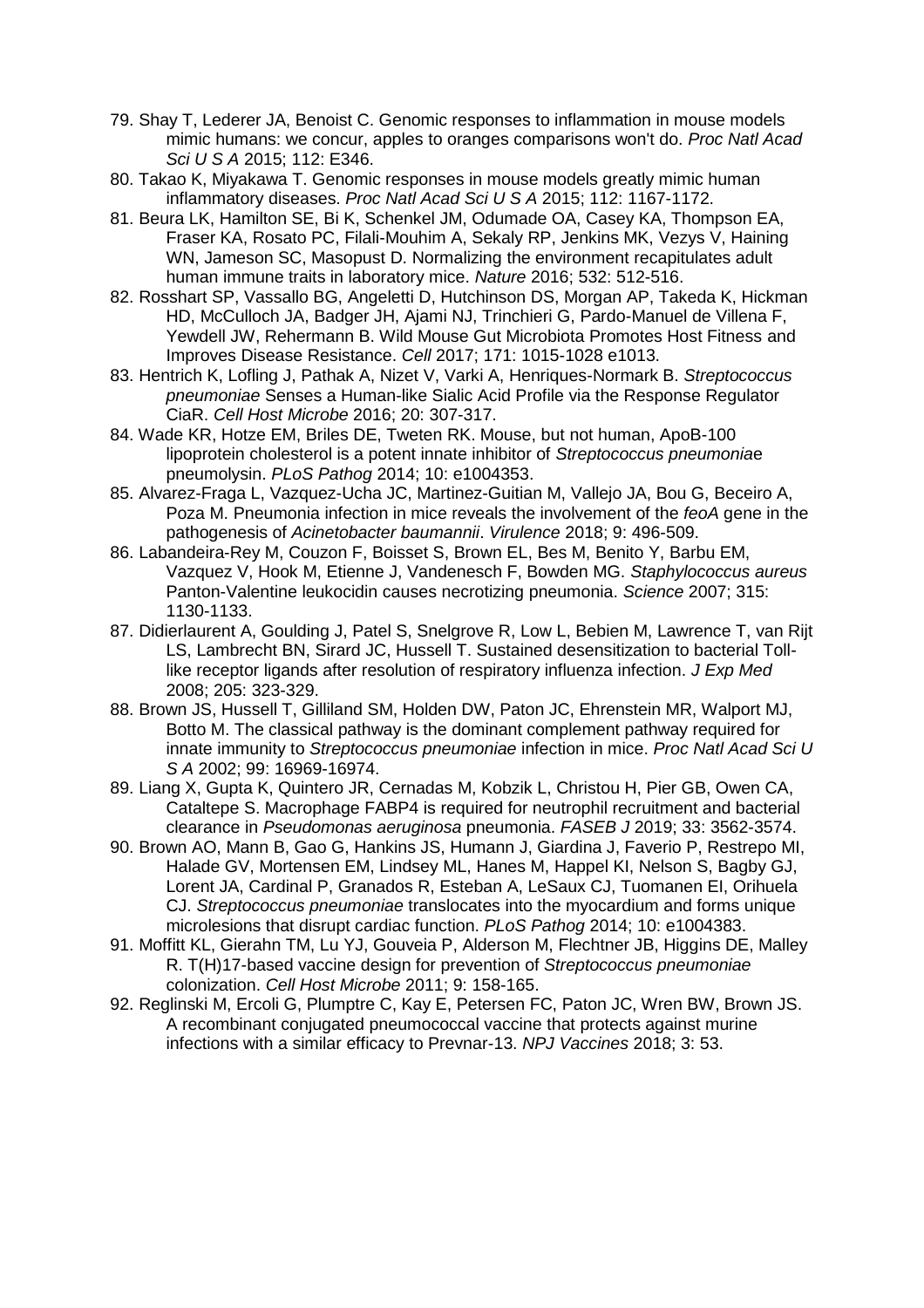## **Legends:**

**Figure 1**: **(A)** Main differences in anatomical and biochemical characteristics between human and mouse lungs that influence interpretation and the use of animal models of pneumonia including the mode of infection, the horizontal position of mouse lungs, lung anatomy, and distinct cell surface glyconjugates due to mutation in the cmah gene in humans. **(B)** The different roles which animal models of pneumonia can be used for when developing novel preventative and therapeutic interventions against pneumonia in humans. NHP, non-human primate.

**Figure 2**: Examples of how recent discoveries using animal models could lead to new therapeutic and preventative strategies in the near future.